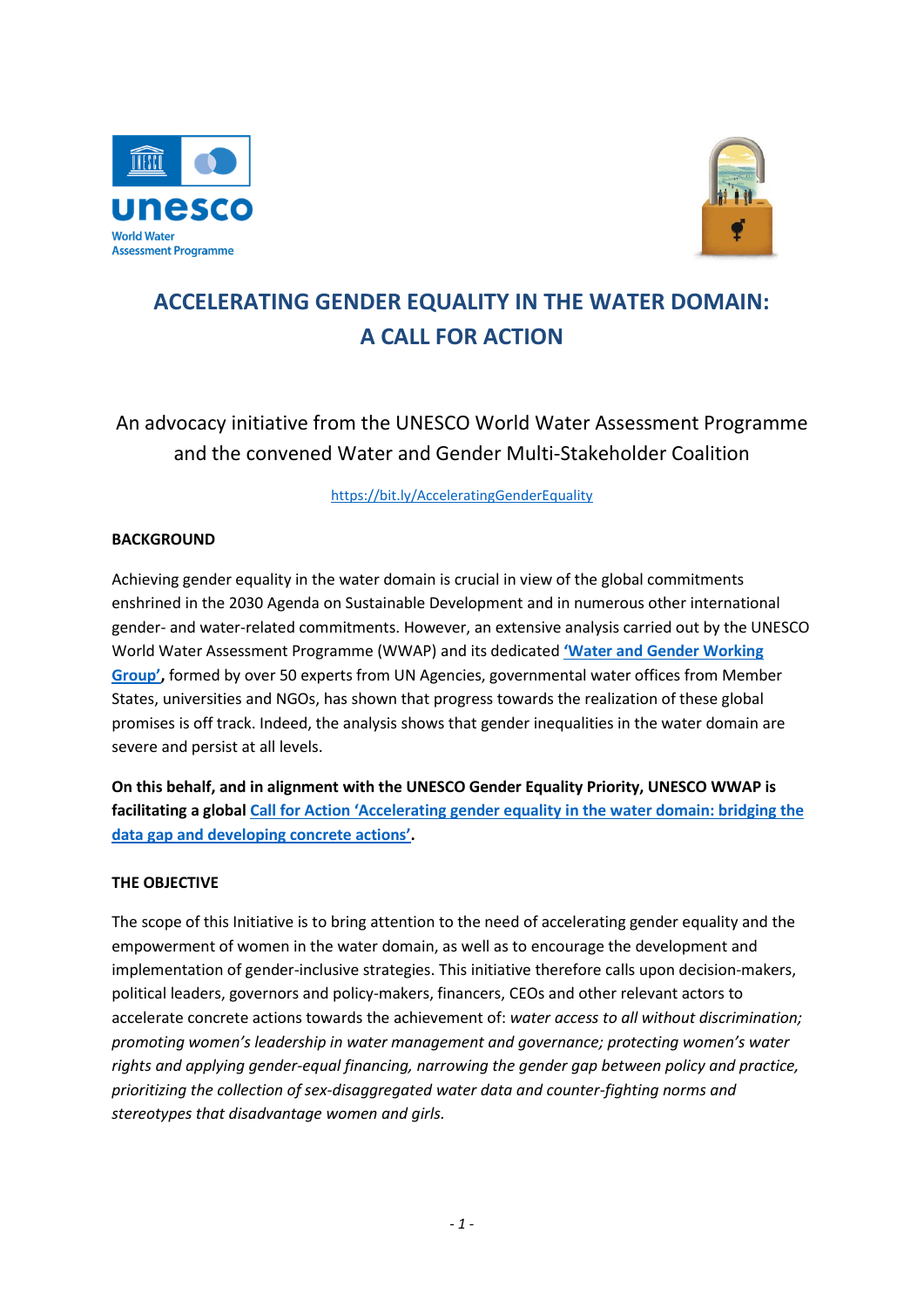### **MODALITY**

This Call for Action Initiative is based on three main pillars:

- 1. A **factual basis** formed by an in-depth analysis document '*[Taking Stock of the Progress](https://unesdoc.unesco.org/ark:/48223/pf0000377601)  [towards Gender Equality in the Water Domain - Where do we stand 25 years after the](https://unesdoc.unesco.org/ark:/48223/pf0000377601)  [Beijing Declaration?](https://unesdoc.unesco.org/ark:/48223/pf0000377601)'*;
- 2. Concrete **recommendations for action** contained in a joint **[Position Paper](https://bit.ly/AcceleratingGenderEquality)** *'Accelerating [Gender Equality in the Water Domain](https://bit.ly/AcceleratingGenderEquality) – A Call For Action'* by UNESCO WWAP and a Multi-Stakeholder Coalition, to the attention of leaders and other relevant stakeholders;
- 3. **Awareness and Dissemination:** Spreading the word on the Initiative, its key findings and recommendations is critical for reaching as many stakeholders as possible, ensuring widespread support and action at regional and local levels in order to catalyse progress in the field. To that end, the Call for Action Initiative seeks the support of a broad multistakeholder network, and a broad dissemination of the initiative across the public.

### **THE MULTI-STAKEHOLDER COALITION**

To amplify the resonance of this critical Call, the Initiative is supported by a broad '**Multistakeholder Coalition**' consisting of –but not limited to- UN agencies, international and regional organizations, Member States' institutions, funding agencies, ODAs, NGOs, private sector and civil society.

Support from the members of the Multi-stakeholder Coalition may include:

- **Pledge voluntary support** to the key recommendations as expressed in the joint [Position Paper;](https://en.unesco.org/sites/default/files/accelerating_gender_equality_in_the_water_domain_a_call_for_action_position_paper_final.pdf)
- **Advocate for the Call for Action Initiative**, *in primis* by Member States and other relevant stakeholders, in order to expand the Coalition;
- **Implement regional/national specific actions** associated to this Call;
- **Finance the Call for Action and its sustainability.** Options include supporting with dedicated funds for specific actions (e.g. regional or national training activities; water and gender country projects) or a share into a multi-partner basket to fund the Call's development and long-term operation (e.g. organization of advocacy and fundraising events; creation and maintenance of a dedicated digital platform and community; design and production of communication materials) and/or specific projects. Specific actions could be developed between individual partners and WWAP, as well as in partnership with several members of the Coalition.

In order to join the Multi-Stakeholder Coalition, it suffices to send an email to the dedicated email address: [waterandgendercallforaction@unesco.org,](mailto:waterandgendercallforaction@unesco.org) with the expression of interest and including the following items:

- i) Name of Institution represented;
- ii) Name of the key contact person(s);
- iii) Official email and/or signed letter with expression of interest;
- iv) Institutional Logo;
- v) Link to the Institution's web page

All members will appear and be acknowledged on the UNESCO dedicated web page through their logo and the link to their websites.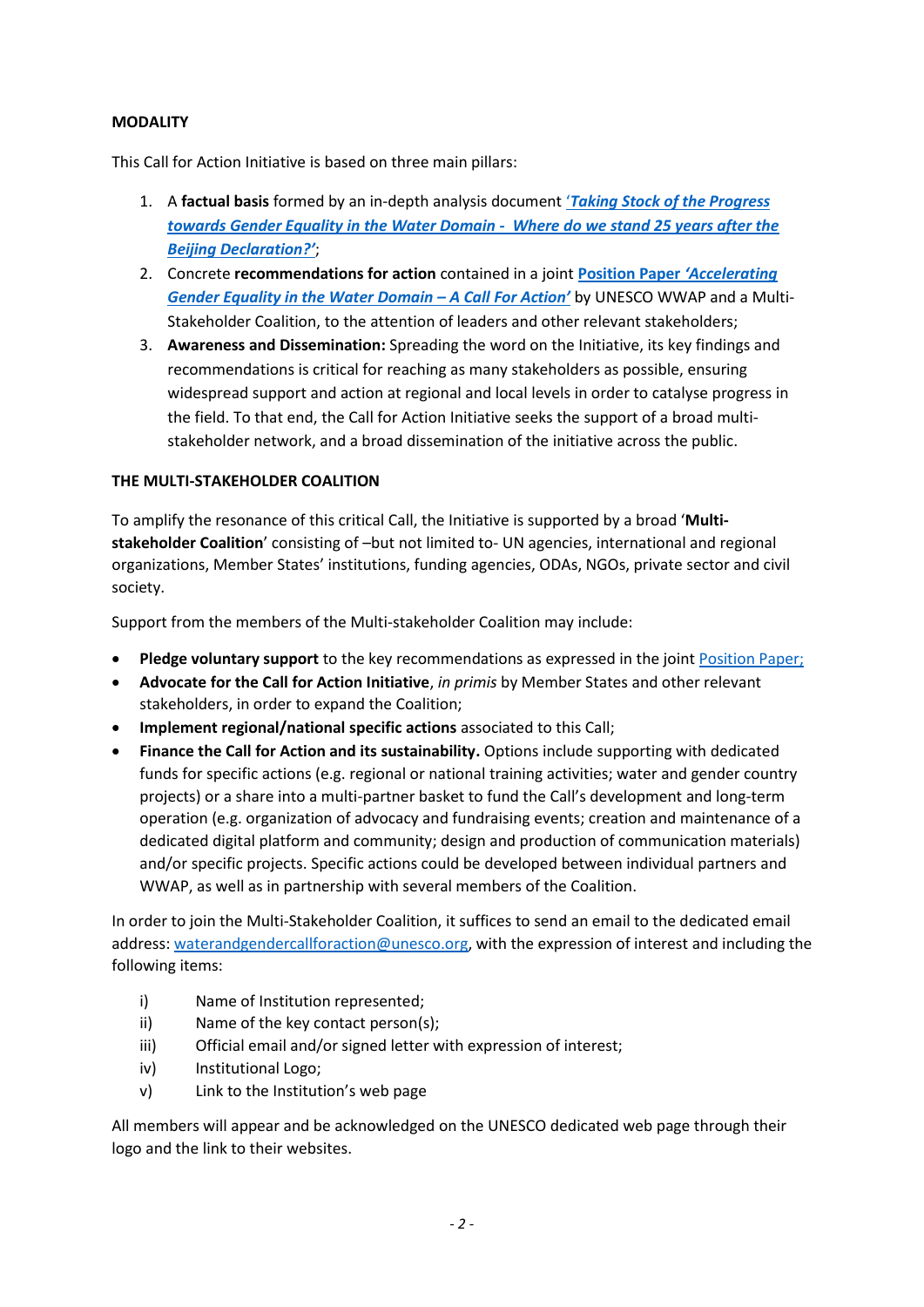A reply will follow acknowledging reception. The WWAP Water and Gender Team will be available to schedule individual calls/videoconferences with interested parties as appropriate to further discuss the level of involvement and collaboration schemes.

All members of the Coalition are invited to:

- Spread knowledge on the Initiative by sharing the [Taking Stock analysis,](https://unesdoc.unesco.org/ark:/48223/pf0000377601) [Position Paper](https://en.unesco.org/sites/default/files/accelerating_gender_equality_in_the_water_domain_a_call_for_action_position_paper_final.pdf) and [dedicated communication materials](https://unesco.sharepoint.com/:f:/s/UNESCOforExternal/Eif_9y2j6tZDjaYWQto9V4cBIa7pvV9aj-j35rwXuz6fSw?e=btLcco) (downloadable from the UNESCO WWAP dedicated web page) through social, media and mailing networks;
- Present the Call for Action and its supporting publications at various international, national and local events, as discussed under the next section. A standard Power Point presentation (so far available in English, French and Spanish) will be shared upon request.

### **ROADMAP TOWARDS GENDER EQUALITY IN THE WATER SECTOR BY 2030**

The Call for Action Initiative has been launched at global level in August 2021 at the SIWI World Water Week and will culminate into 2030, coinciding with the completion date of the Agenda 2030 for Sustainable Development. Two important milestones are: i) the Mid-term review of the International Water Action Decade in 2023 and the related UN Conference planned at the UN headquarters in New York, and ii) the completion of the International Water Decade 2018-2028.

A roadmap of key events for the period 2021-2023 has been identified (Fig. 1):

## 2021

- June: LAC Regional pre-launch, San José - Costa Rica
- **August: SIWI World Water Week, Global Launch, Stockholm - Sweden**
- October: EU Water and Gender Conference, Brussel - Belgium
- November: Africa Water Week, Windhoek - Namibia

## 2022

- March: CSW66, New York - USA
- March: WWF, Dakar **Senegal**
- April: Asia-Pacific Water Summit, Kumamoto - Japan
- June: Dushanbe Biennial HL Water Conference, **Tajikistan**
- June: EU Development Days, Brussels - Belgium
- July: UN HLPF, New York - USA
- August: SIWI WWW, Stockholm - Sweden

# 2023

•**March: UN Conference on the Midterm review of the Water Action Decade, New York - USA**

#### Figure 1. 2021-2023 key events for the Call for Action Initiative

Countries and regions are also invited to organize dedicated regional events for the presentation of this Call and of the concrete commitments and actions assumed by countries and institutions.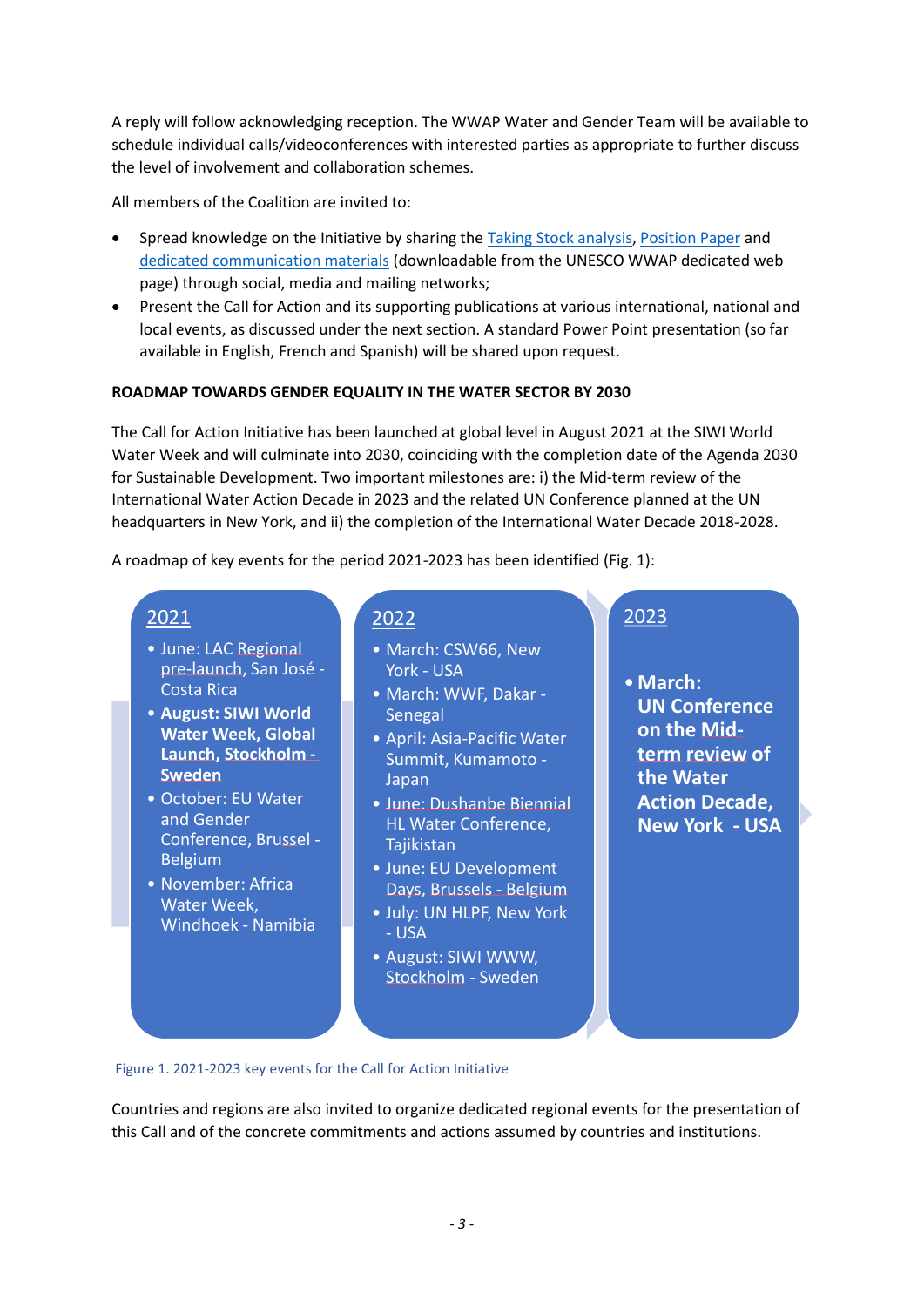### **FREQUENTLY ASKED QUESTIONS**

### **1. Who can join the Call for Action and for what purpose?**

Everyone can join the Call for Action: governments at any level, private sector, civil society, international and regional organizations, non-governmental and non-profit organizations, development banks, financers, and academia among others. For example, the Call for Action can be used by governments to confirm political commitment on these topics and foster actions that integrate gender considerations into water policies, improve gender-equal financing, implement sex-disaggregated water data collection and analysis to inform polices and pursue a gender-equal access, use, and control of water resources and related decision-making.

### **2. Is there a deadline for joining the Call for Action?**

The Call for Action has been kicked off with its official launch at the World Water Week (on [23](https://www.worldwaterweek.org/event/9747-accelerating-gender-equality-in-the-water-domain)rd an[d 25](https://www.worldwaterweek.org/event/9937-accelerating-gender-equality-in-the-water-domain)<sup>th</sup> of August 2021) and will continue with upcoming milestones being the International Water Decade Midterm Review (2023), its completion in 2028, and the deadline of the 2030 Agenda for Sustainable Development in 2030.

The Call can be joined at any time using the following email: [waterandgendercallforaction@unesco.org.](mailto:waterandgendercallforaction@unesco.org) **An early involvement will maximize the impact of this Call**.

### **3. Is there any advocacy material available to promote the Call for Action?**

A full package of information, advocacy and messaging materials is available o[n UNESCO WWAP](https://en.unesco.org/news/call-action-accelerate-gender-equality-water-domain) website's special [Call for Action section,](https://en.unesco.org/news/call-action-accelerate-gender-equality-water-domain) which can be easily downloaded and freely used.

This Call is fact-based. The analysis document "[Taking Stock of Progress Towards Gender Equality in the](https://unesdoc.unesco.org/ark:/48223/pf0000377601)  [Water Domain](https://unesdoc.unesco.org/ark:/48223/pf0000377601)" (UNESCO WWAP, 2021) is an assessment of the existing and emerging challenges to gender equality in the water domain. It provides information and data on different aspects, among others: access to water, sanitation and hygiene (WASH), health, employment, climate change management, water governance, education and training, and data collection and funding.

Critically important to fully understand and support the Call for Action is the conceptua[l Position Paper](https://en.unesco.org/sites/default/files/accelerating_gender_equality_in_the_water_domain_a_call_for_action_position_paper_final.pdf)  "[Accelerating Gender Equality in the Water Domain: A Call for Action](https://en.unesco.org/sites/default/files/accelerating_gender_equality_in_the_water_domain_a_call_for_action_position_paper_final.pdf)", which contains the Call's recommendations to achieve gender equality and the empowerment of women in the water domain while achieving safe and secure water for all.

### **4. What will the Call for Action bring about?**

The Call for Action advocates for bold actions to accelerate the equitable access to water resources and water services, becoming inclusive and sustainable. These actions should trigger the necessary cultural changes for achieving gender equality and the empowerment of women in the water domain by 2030. It is expected that members of the Water and Gender Multi-stakeholder Coalition facilitated by UNESCO WWAP, and all governments, organizations, private sector, civil society, ODA and other entities supporting the Call will develop actions either on gender-transformative advocacy, policy, programming and planning, or financing as a result of the Initiative. Relevant actions will be reported and disseminated in dedicated events and platforms.